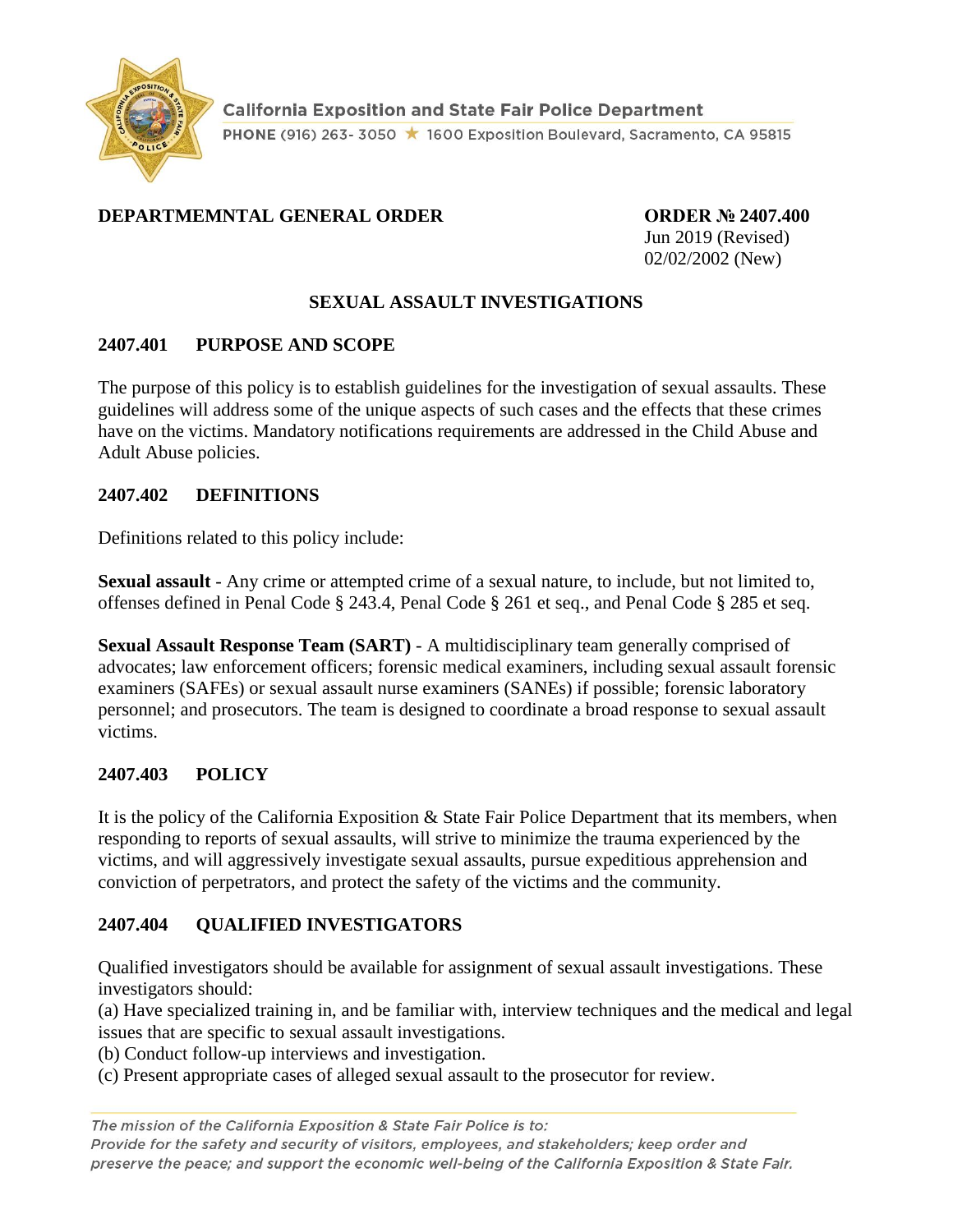(d) Coordinate with other enforcement agencies, social service agencies and medical personnel as needed.

(e) Provide referrals to therapy services, victim advocates and support for the victim.

(f) Participate in or coordinate with SART.

## **2407.405 MEMORANDUM OF UNDERSTANDING WITH SACRAMENTO POLICE**

The California Exposition & State Fair Police Department has a unique business model comprised of part-time and sometimes full-time police personnel. At times, the Police Officer on-duty may not have the qualified experience with investigating sexual assaults.

The California Exposition & State Fair Police Department has entered into a Memorandum of Understanding (MOU) with the Sacramento Police Department. The Sacramento Police Department has agreed to provide the California Exposition & State Fair Police Department with critical incident investigations, including investigating sexual assaults. Refer to General Order № 200.600 (§ 200.602) and 200.600 MOU with Sacramento Police, page-3, Section "V."

#### **2407.406 REPORTING**

In all reported or suspected cases of sexual assault, a report should be written and assigned for follow-up investigation. This includes incidents in which the allegations appear unfounded or unsubstantiated.

## **2407.407 RELEASING INFORMATION TO THE PUBLIC**

In cases where the perpetrator is not known to the victim, and especially if there are multiple crimes where more than one appear to be related, consideration should be given to releasing information to the public whenever there is a reasonable likelihood that doing so may result in developing helpful investigative leads. The detective should weigh the risk of alerting the suspect to the investigation with the need to protect the victim and the public, and to prevent more crimes.

#### **2407.408 TRAINING**

Subject to available resources, periodic training will be provided to:

(a) Members who are first responders. Training should include:

- 1. Initial response to sexual assaults.
- 2. Legal issues.
- 3. Victim advocacy.
- 4. Victim's response to trauma.

(b) Qualified investigators who should receive advanced training on additional topics.

Advanced training should include:

- 1. Interviewing sexual assault victims.
- 2. SART.
- 3. Medical and legal aspects of sexual assault investigations.
- 4. Serial crimes investigations.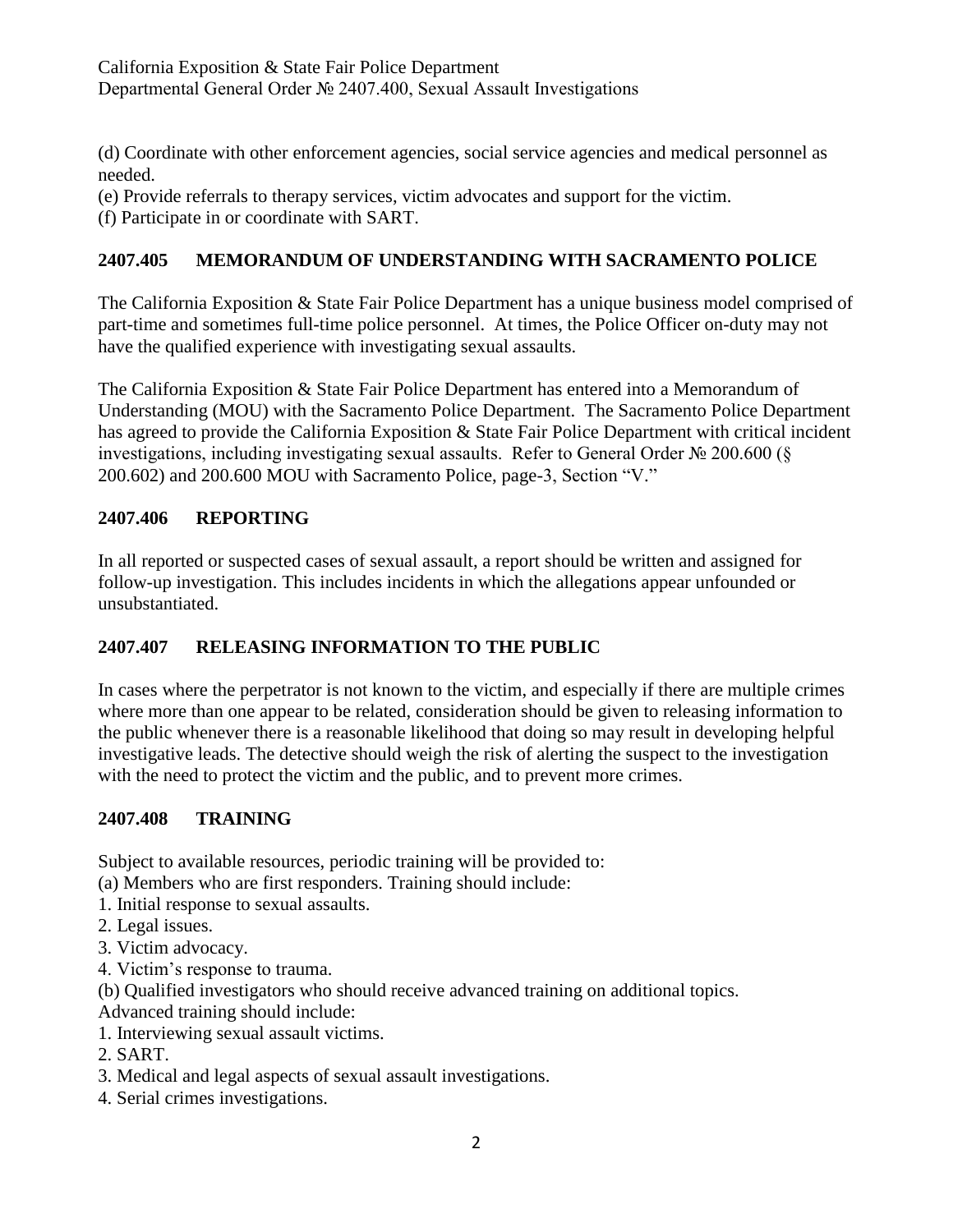5. Use of community and other federal and state investigative resources, such as the Violent Criminal Apprehension Program (ViCAP).

6. Techniques for communicating with victims to minimize trauma.

#### **2407.409 VICTIM INTERVIEWS**

The primary considerations in sexual assault investigations, which begin with the initial call to the Dispatch Center, should be the health and safety of the victim, the preservation of evidence, and preliminary interviews to determine if a crime has been committed and to attempt to identify the suspect. Whenever possible, a member of SART should be included in the initial victim interviews. An in-depth follow-up interview should not be conducted until after the medical and forensic examinations are completed and the personal needs of the victim have been met (e.g., change of clothes, bathing). The follow-up interview may be delayed to the following day based upon the circumstances. Whenever practicable, the follow-up interview should be conducted by a qualified investigator.

No opinion of whether the case is unfounded shall be included in the report. Victims shall not be asked or required to take a polygraph examination (34 USC § 10451; Penal Code § 637.4). Victims should be apprised of applicable victim's rights provisions, as outlined in the Victim and Witness Assistance Policy.

#### **2407.410 VICTIM RIGHTS**

Whenever there is an alleged sexual assault, the assigned officer shall accomplish the following: (a) Advise the victim in writing of the right to have a victim advocate and a support person of the victim's choosing present at any interview or contact by law enforcement, any other rights of a sexual assault victim pursuant to Penal Code § 680.2, and the right to have a person of the same or opposite gender present in the room during any interview with a law enforcement official unless no such person is reasonably available (Penal Code § 679.04).

(b) If the victim is transported to a hospital for any medical evidentiary or physical examination, the officer shall immediately cause the local rape victim counseling center to be notified (Penal Code § 264.2).

1. The officer shall not discourage a victim from receiving a medical evidentiary or physical examination (Penal Code § 679.04).

2. A support person may be excluded from the examination by the officer or the medical provider if his/her presence would be detrimental to the purpose of the examination (Penal Code § 264.2).

#### **2407.411 VICTIM CONFIDENTIALITY**

Officers investigating or receiving a report of an alleged sex offense shall inform the victim, or the victim's parent or guardian if the victim is a minor, that his/her name will become a matter of public record unless the victim requests that his/her name not be made public. The reporting officer shall document in his/her report that the victim was properly informed and shall include any related response made by the victim, or if a minor, any response made by the victim's parent or guardian (Penal Code § 293). Except as authorized by law, members of this department shall not publicly disclose the name of any victim of a sex crime who has exercised his/her right to confidentiality (Penal Code § 293).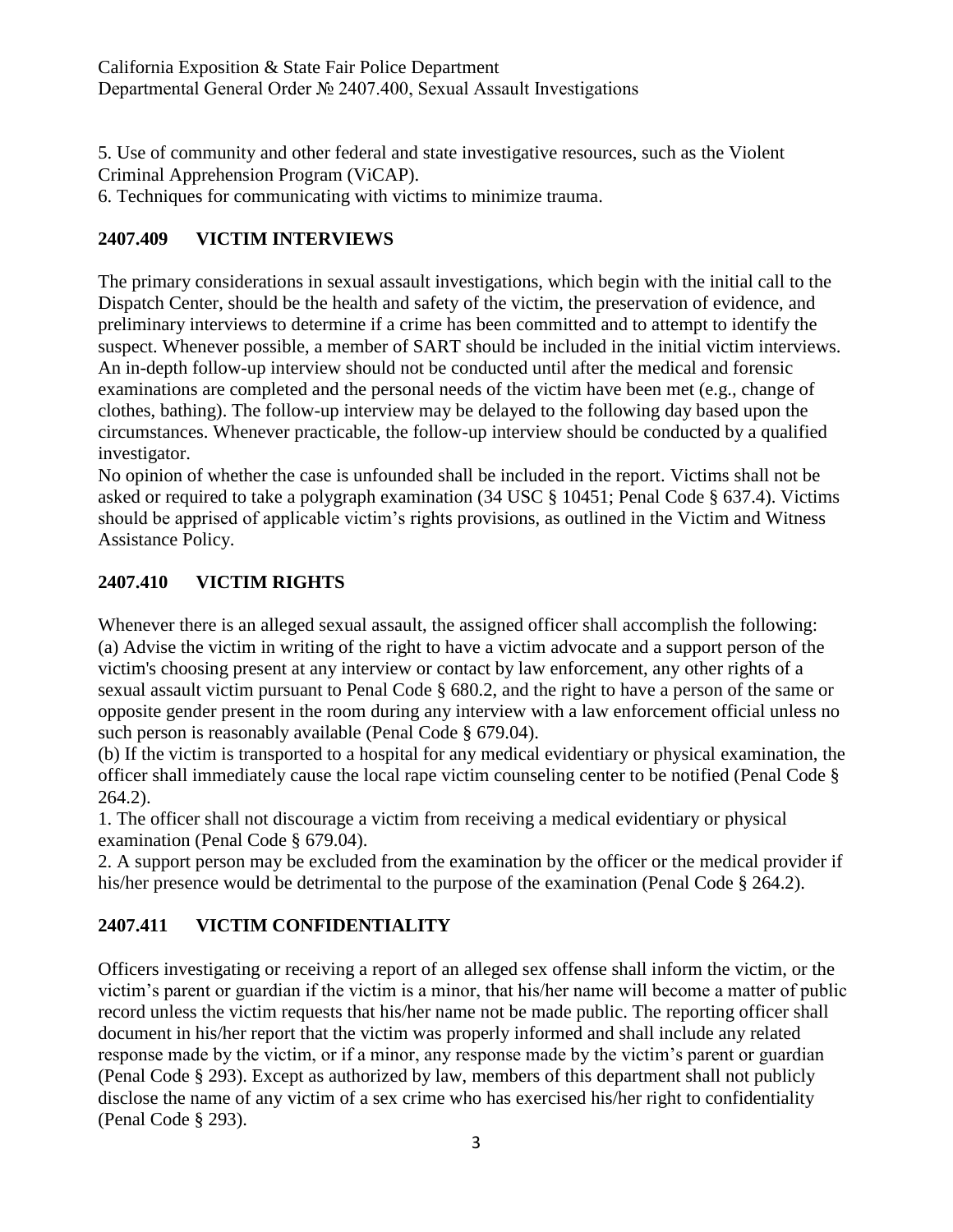### **2407.412 COLLECTION AND TESTING OF BIOLOGICAL EVIDENCE**

Whenever possible, a SART member should be involved in the collection of forensic evidence from the victim.

When the facts of the case indicate that collection of biological evidence is warranted, it should be collected regardless of how much time has elapsed since the reported assault. If a drug-facilitated sexual assault is suspected, urine and blood samples should be collected from the victim as soon as practicable. Subject to requirements set forth in this policy, biological evidence from all sexual assault cases, including cases where the suspect is known by the victim, should be submitted for testing. Victims who choose not to assist with an investigation, do not desire that the matter be investigated or wish to remain anonymous may still consent to the collection of evidence under their control. In these circumstances, the evidence should be collected and stored appropriately.

#### **2407.413 COLLECTION AND TESTING REQUIREMENTS**

Members investigating a sexual assault offense should take every reasonable step to ensure that DNA testing of such evidence is performed in a timely manner and within the time periods prescribed by Penal Code § 803(g). Generally, rape kits should be submitted to the crime lab within 20 days after being booked into evidence (Penal Code § 680). In order to maximize the effectiveness of such testing and identify the perpetrator of any sexual assault, an assigned officer shall ensure that an information profile for the sexual assault kit evidence has been created in the California Department of Justice (DOJ) SAFE-T database within 120 days of collection and should further ensure that the results of any such test have been timely entered into and checked against both the DOJ Cal-DNA database and the Combined DNA Index System (CODIS) (Penal Code § 680.3). If an assigned officer determines that a kit submitted to a private laboratory for analysis has not been tested within 120 days after submission, the officer shall update the SAFE-T database to reflect the reason for the delay in testing. An assigned officer shall continue to update the status every 120 days thereafter until the evidence has been analyzed or the statute of limitations has run (Penal Code § 680.3). If, for any reason, DNA evidence in a sexual assault case in which the identity of the perpetrator is in issue and is not going to be analyzed within 18 months of the crime, an assigned officer shall notify the victim of such fact in writing no less than 60 days prior to the expiration of the 18-month period (Penal Code § 680(d)). Additional guidance regarding evidence retention and destruction is found in the Property and Evidence Policy.

#### **2407.414 DNA TEST RESULTS**

A SART member should be consulted regarding the best way to deliver biological testing results to a victim so as to minimize victim trauma, especially in cases where there has been a significant delay in getting biological testing results (e.g., delays in testing the evidence or delayed DNA databank hits). Members should make reasonable efforts to assist the victim by providing available information on local assistance programs and organizations as provided in the Victim and Witness Assistance Policy.

(a) Upon receipt of a written request from a sexual assault victim or the victim's authorized designee, members investigating sexual assault cases shall inform the victim of the status of the DNA testing of any evidence from the victim's case (Penal Code § 680).